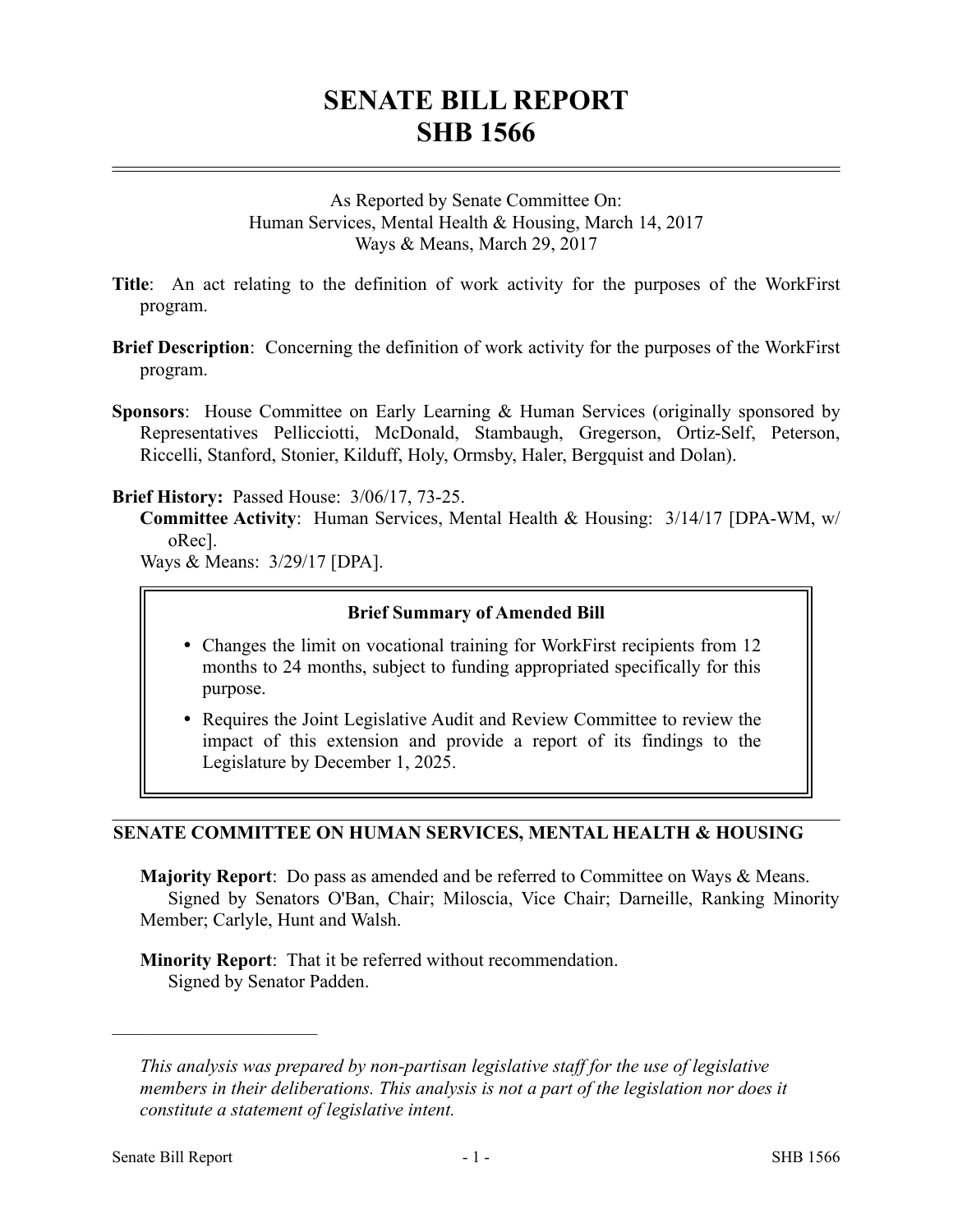## **SENATE COMMITTEE ON WAYS & MEANS**

## **Majority Report**: Do pass as amended.

Signed by Senators Braun, Chair; Brown, Vice Chair; Honeyford, Vice Chair, Capital Budget ; Ranker, Ranking Minority Member; Rolfes, Assistant Ranking Minority Member, Operating Budget; Frockt, Assistant Ranking Minority Member, Capital Budget; Bailey, Becker, Billig, Carlyle, Conway, Darneille, Fain, Hasegawa, Keiser, Miloscia, Padden, Pedersen, Rivers, Schoesler, Warnick and Zeiger.

**Staff**: Maria Hovde (786-7474)

**Background**: Temporary Assistance for Needy Families. Temporary Assistance for Needy Families (TANF) is a federal block grant established under the Personal Responsibility and Work Opportunity Reconciliation Act of 1996. The TANF program replaced the Aid to Families with Dependent Children program, which had provided grants to poor families with children since the 1930s.

States use TANF block grants to operate their own programs. State programs differ, but operate in accordance with the following purposes set forth in federal law:

- to provide assistance to needy families so that children may be cared for in their own homes or in the homes of relatives;
- end the dependence of needy parents on government benefits by promoting job preparation, work, and marriage;
- prevent and reduce the incidence of out-of-wedlock pregnancies and establish annual numerical goals for preventing and reducing the incidence of these pregnancies; and
- encourage the formation and maintenance of two-parent families.

In addition to money received from the federal government, states are required to spend their own funds on programs for needy families or face financial penalties; this is referred to as the Maintenance of Effort, or MOE, requirement.

WorkFirst. Washington State's TANF program is called WorkFirst and is administered by the Department of Social and Health Services (DSHS). Under the WorkFirst program, eligible adults receive various forms of assistance while they participate in activities that will help them connect to the workforce. The federal statutes require a certain participation rate for adults receiving TANF benefits, and states may be penalized if they fail to meet the required participation rate. Federal statute defines both the activity as well as the length of time that a WorkFirst participant may spend on that activity. These definitions are also codified in state law. A work activity includes unsubsidized and subsidized paid employment, internships, onthe-job training, job search and job readiness assistance, vocational education training, education, and other activities. Under current law, a WorkFirst participant's vocational education training may not exceed 12 months.

**Summary of Amended Bill**: Subject to funding appropriated specifically for this purpose, the amount of vocational training that a WorkFirst participant may receive is increased from 12 months to 24 months.